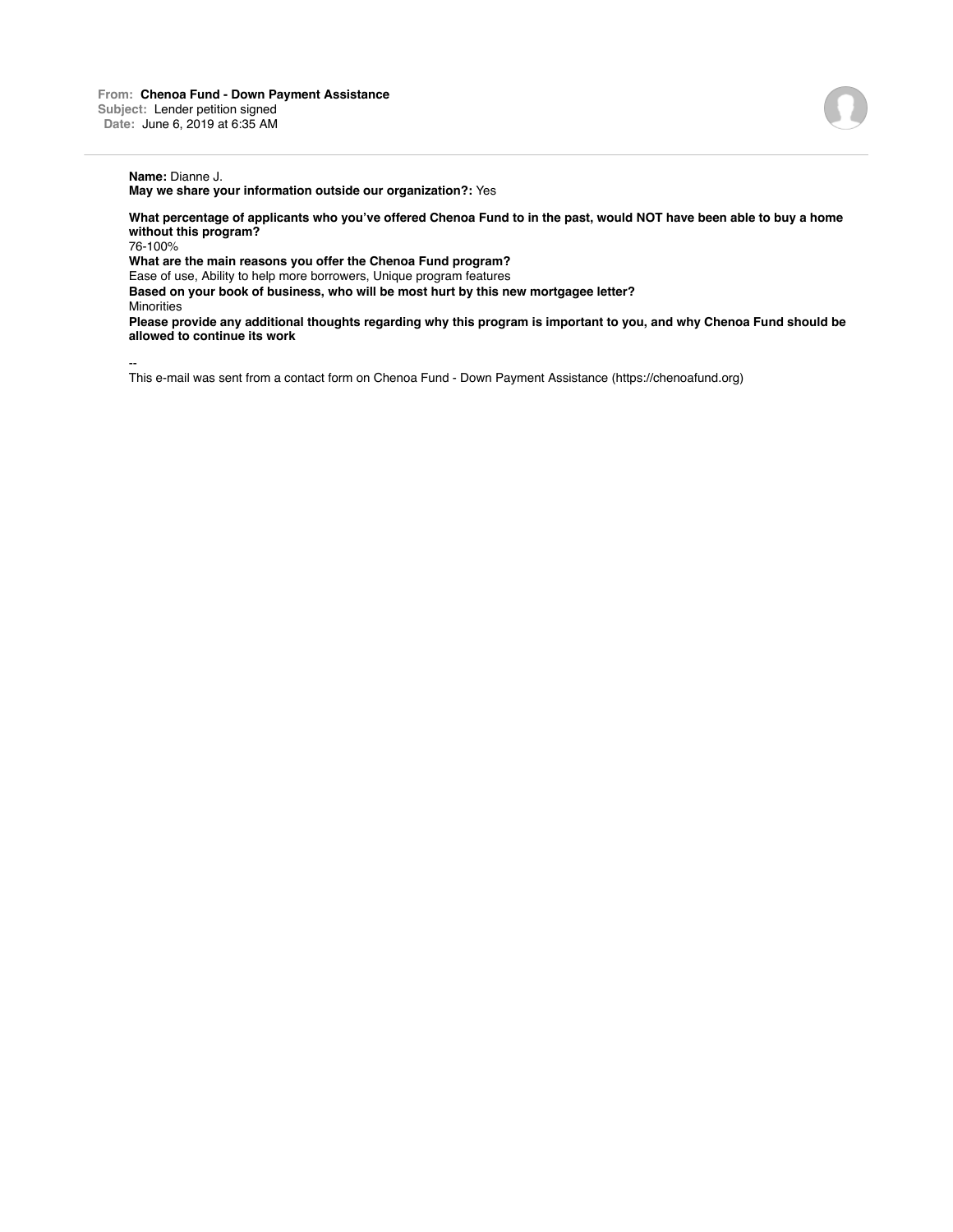**May we share your information outside our organization?:** Yes

**What percentage of applicants who you've offered Chenoa Fund to in the past, would NOT have been able to buy a home without this program?**

76-100%

**What are the main reasons you offer the Chenoa Fund program?**

Ability to help more borrowers

**Based on your book of business, who will be most hurt by this new mortgagee letter?**

Minorities

**Please provide any additional thoughts regarding why this program is important to you, and why Chenoa Fund should be allowed to continue its work**

My client base is mostly hard working FHA minority buyers with credit scores in the mid 600's that would love to buy a home, but cannot save up the money to buy because they do not make a lot of money and their other financial responsibilities make it impossible to save. CHENOA gives these folks a chance to own a part of the American Dream and feel like they belong in our society. Many of my clients are single women with Children. The other choice in Georgia is the Georgia dream program or a few local programs that offer down payment assistance they is not forgivable and limit the DTI so severely that the client cannot find a home in the price point they qualify in. Please keep this program alive so that we can continue to help people live the American Dream.

Thank you

--

This e-mail was sent from a contact form on Chenoa Fund - Down Payment Assistance (https://chenoafund.org)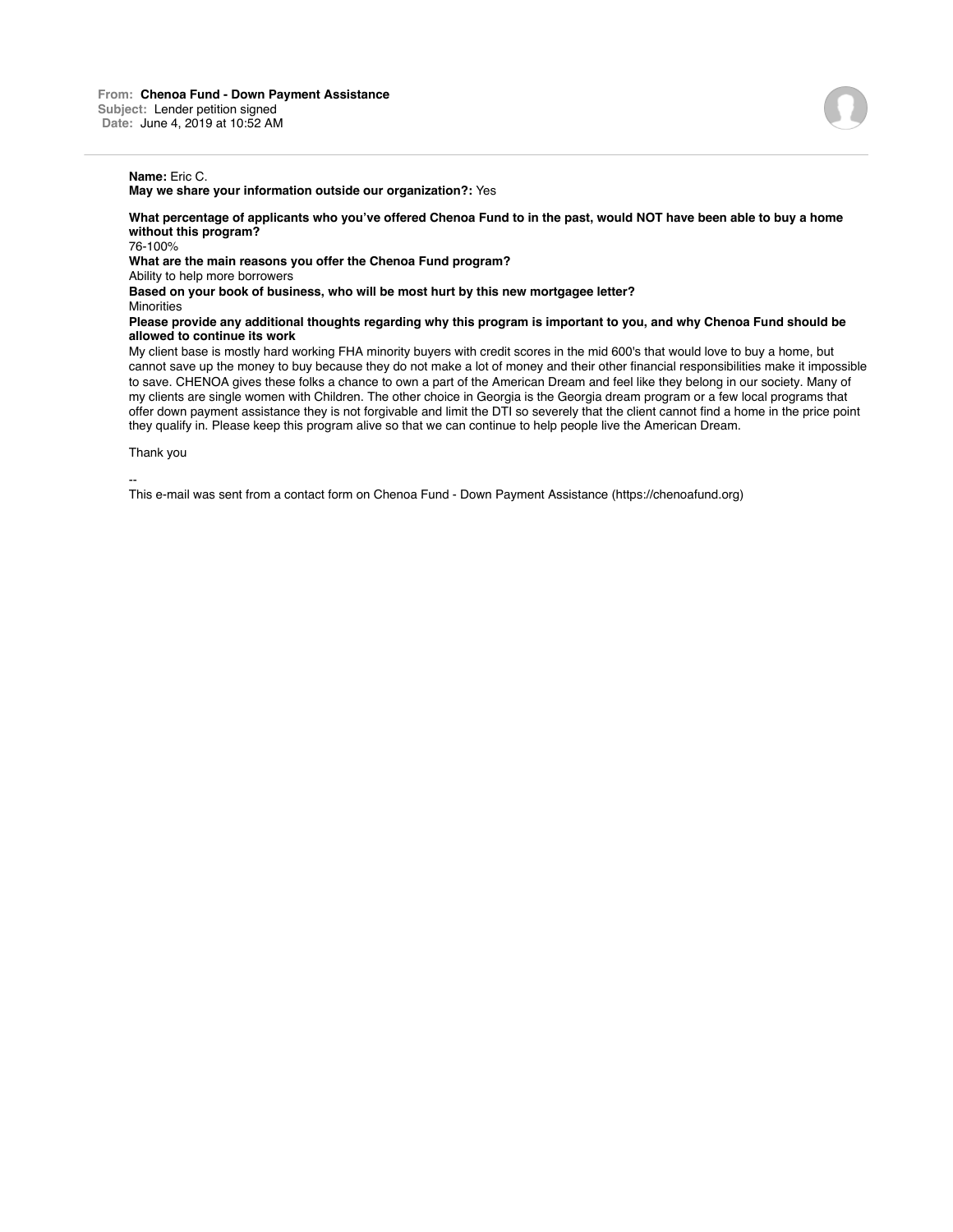

**What percentage of applicants who you've offered Chenoa Fund to in the past, would NOT have been able to buy a home without this program?**

76-100%

**What are the main reasons you offer the Chenoa Fund program?**

Ease of use, Ability to help more borrowers, Unique program features

**Based on your book of business, who will be most hurt by this new mortgagee letter?** Minorities

**Please provide any additional thoughts regarding why this program is important to you, and why Chenoa Fund should be allowed to continue its work**

**Name:** Lashonte H **May we share your information outside our organization?:** Yes